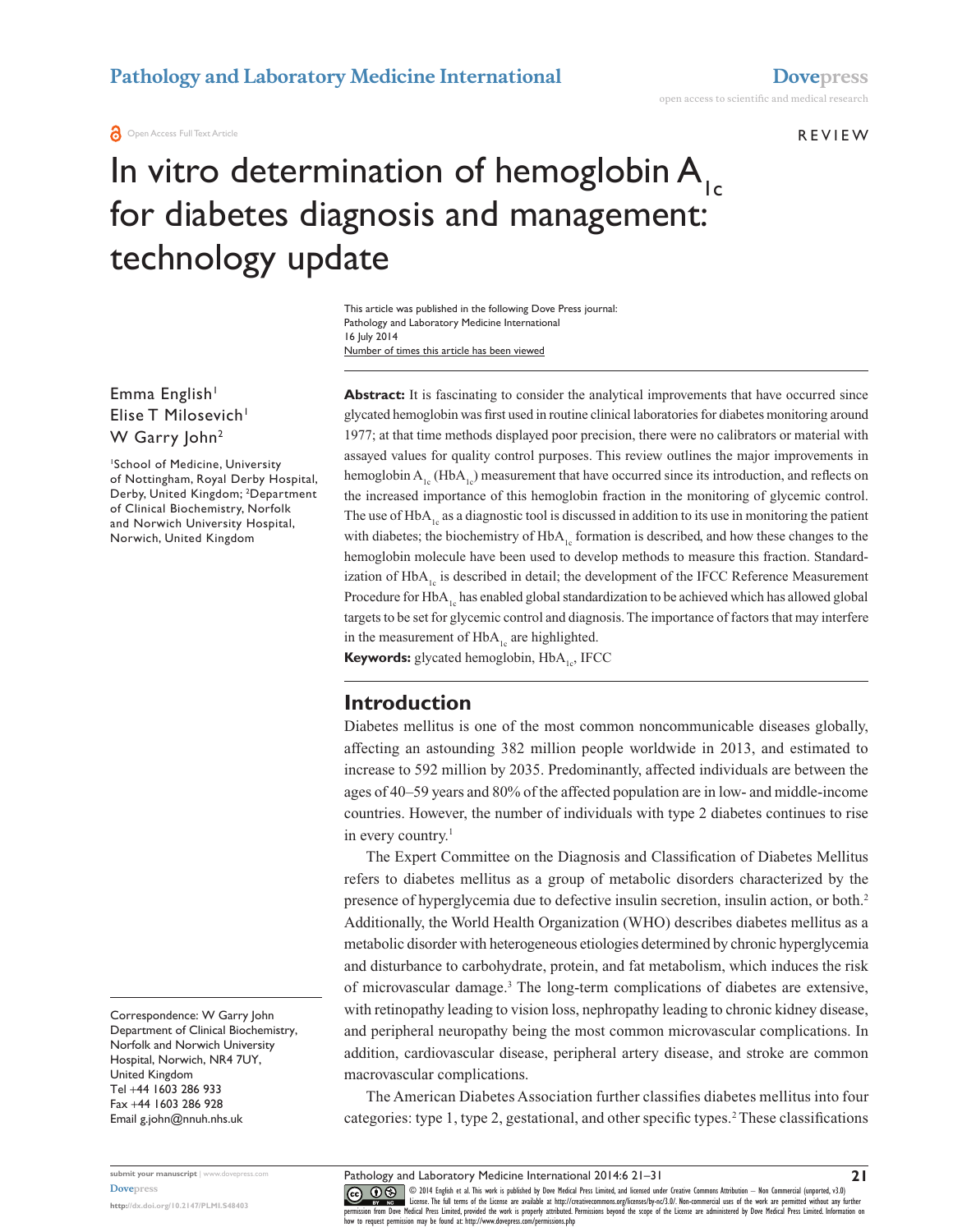replaced the outdated terms "insulin-dependent diabetes mellitus", and "noninsulin-dependent diabetes mellitus", which divided patients according to treatment rather than the etiology of their disease process. Type 1 diabetes mellitus is a disorder that arises from the destruction of the β-cells of the islets of Langerhans through autoimmune action or idiopathic mechanisms. The most common form of diabetes is type 2 diabetes mellitus, a heterogeneous group ranging from primarily insulin resistance and a relative lack of insulin action, through to a defect in secretion with concomitant insulin resistance. The other specific types include genetic defects, drug induced, infection related, endocrinopathies, and various others. Gestational diabetes is a carbohydrate intolerance resulting in hyperglycemia of variable severity with onset or first recognition during pregnancy.4

### Hemoglobin A<sub>1c</sub> (HbA<sub>1c</sub>) **as a clinical tool**

In 1969, Rahbar et al<sup>5</sup> made the connection between elevated levels of  $HbA<sub>1c</sub>$  and diabetes, and further studies investigated this link in a number of small patient cohorts.6,7 Early studies indicated that monitoring of  $HbA_{1c}$  levels allowed changes in therapy and subsequent reduction of measured  $HbA<sub>1c</sub>$ levels, but did not show that this improved patient outcome.<sup>8</sup> However, there was an evident lack of standardization in these studies, both in terms of analytical performance and clinical utility. There were no uniform  $HbA<sub>1c</sub>$  target values for maintaining blood glucose control; accordingly, there was no consensus on whether strict glucose control was of benefit in improving patient outcomes. The increase in popularity of  $HbA_1$  as a marker of glycemic control came with the publication of the Diabetes Control and Complications Trial  $(DCCT)^9$  and the UK Prospective Diabetes Study (UKPDS)<sup>10</sup> studies. These large longitudinal studies, involving people with type 1 and type 2 diabetes, respectively, addressed the question of whether tight control of glucose levels in these patients resulted in a decrease in complication rates.

The DCCT study was a multicenter, randomized clinical trial involving 1,441 people with type 1 diabetes. The study was designed to assess if intensive therapy could be used to prevent or delay the progression of early vascular or neurological complications, using retinopathy as the primary study outcome. The treatment goal for the conventional therapy group was an absence of symptoms attributable to glycosuria or hyperglycemia, whereas the intensive therapy group targets were near-normal glucose levels.<sup>9</sup>

The primary outcome measure of the study was a sustained change in levels of retinopathy; over the mean follow-up period of 6 years, the intensive therapy reduced the adjusted mean risk by  $76\%$  ( $P < 0.001$ ).<sup>9</sup>

The Epidemiology of Diabetes Interventions and Complications (EDIC) study<sup>11</sup> followed the patients enrolled in the DCCT study for a further 20 years with no attempt to formally continue the original therapy regimes of the DCCT study, although mean  $HbA<sub>1c</sub>$  values have converged between the two groups as a result of the change in practice brought about by the results of the original trial. Data from the EDIC follow-on study showed that the reduction in risk for any fatal and nonfatal cardiovascular disease event (including confirmed angina, or the need for coronary artery revascularization) was 42% in intensive versus conventional treatment streams and 5% in fatal and nonfatal myocardial infarction and stroke. $11$ 

The UKPDS study recruited 3,867 newly diagnosed patients with type 2 diabetes who were randomized by weight, then into conventional and intensive therapy regimes.<sup>10</sup> The conventional regime aimed to avoid marked hyperglycemia (fasting plasma glucose [FPG]  $>15$  mmol/L and/or symptoms of hyperglycemia) and was primarily based on diet and lifestyle advice alone. The intensive therapy group aimed to achieve an FPG of  $\leq 6.0$  mmol/L with treatment using insulin or sulfonylureas. Unlike the DCCT study, a target value of  $HbA<sub>1c</sub>$  was not assigned in either of the therapy groups.

In regards to the study endpoints, the reduction in microvascular complications was the most significant, with a reduction of 25% in the intensive therapy group, predominantly attributable to retinopathy (two-stage progression of disease).<sup>10</sup>

After the completion of the UKPDS, the patients continued to be monitored in a follow-up study to determine if there were longer-term effects of the therapy regimes.12 No attempt was made to maintain the initial therapy randomization; patients were returned to routine care with clinic follow-ups for the first 5 years and questionnaires for the following 5 years. The between-group differences in  $HbA_{1c}$  levels were lost within the first year of follow-up, but, overall, the levels decreased over the time of the post-trial study. This may, in part, be due to the implementation of guidelines for stricter glycemic control in diabetic patients that arose as an outcome to the original study. Results of the follow-up showed a 24% risk reduction in microvascular complications, 15% risk reduction in myocardial infarction (MI), and 13% risk reduction for all-cause mortality. This risk reduction despite the loss in differences of  $HbA<sub>1c</sub>$  has been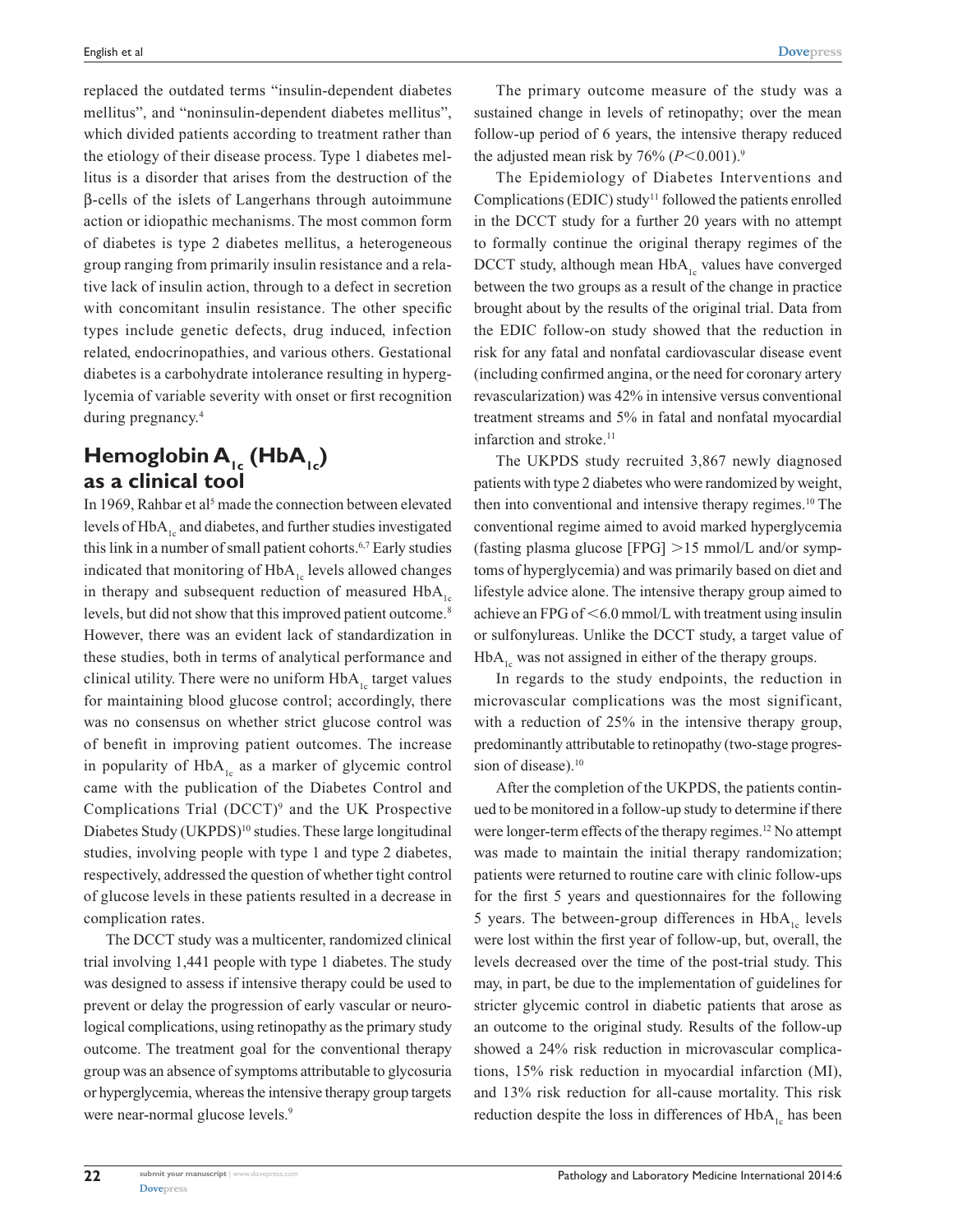termed the "legacy effect". When the relative risk profiles for micro- and macrovascular complications are compared, they show a significantly different profile; higher  $HbA_{1c}$ values contribute to a greater proportional risk in cases of microvascular disease, but a wider range of  $HbA<sub>1a</sub>$  (including lower "nondiabetic") values contribute to increased risk in macrovascular disease. The data from these two seminal trials showed that early, intensive therapy could significantly reduce the risk of a range of complications, even after the initial therapy has been discontinued. Accordingly, these studies permitted the establishment of precise target  $HbA_1$ values for treatment goals.

### **HbA1c as a diagnostic tool**

An International Expert Committee, appointed by the American Diabetes Association (ADA), the International Diabetes Federation (IDF), and the European Association for the Study of Diabetes (EASD) published a report in 2009 recommending the use of glycated hemoglobin  $(HbA<sub>1c</sub>)$  for the diagnosis of diabetes.<sup>13</sup> HbA<sub>1c</sub> reflects average plasma glucose over the previous 8–12 weeks, providing a precise and consistent indicator of circulatory glucose levels, allowing for accurate assessment of glycemic control as well as the potential to act as a diagnostic marker of type 2 diabetes. Based on the evidence that  $HbA_{1c}$  level correlates with adverse disease outcomes and the fact that  $HbA<sub>1c</sub>$  targets are used for patient treatment, use of  $HbA<sub>1c</sub>$  as a diagnostic tool seemed a logical progression. The committee proposed a diagnostic cut-off point of 48 mmol/mol (6.5%)  $HbA_{1c}$ <sup>13</sup>

In 2011, the WHO also endorsed the use of  $HbA<sub>1c</sub>$  for the diagnosis of type 2 diabetes, stating that  $HbA<sub>1c</sub>$  can be used as a diagnostic test provided the following conditions are met:

- Stringent quality assurance tests are in place
- Methods are standardized to the International Reference Measurement Procedure
- An HbA<sub>1c</sub> cut point of 48 mmol/mol  $(6.5\%)$  is recommended for diagnosing diabetes.<sup>3</sup>

In addition the WHO suggest that a diagnosis of diabetes (when based on a glucose criteria) is not excluded if  $Hba_{1c}$ is below 48 mmol/mol  $(6.5\%)$ .<sup>3</sup>

There are numerous advantages to  $HbA_{1c}$  compared to glucose testing:  $HbA_{1c}$  can be performed at any time throughout the day and does not require the patient to fast, and  $HbA_{1c}$  can avoid the day-to-day variability of glucose values, therefore making it the preferred diagnostic test.<sup>14-16</sup> There are, however, various limitations to the use of  $HbA<sub>1c</sub>$  for the diagnosis of diabetes linked to several physiological and

pathological conditions that influence  $HbA<sub>1c</sub>$  concentration.  $HbA<sub>1c</sub>$  cannot be used for the diagnosis of diabetes in children, for the diagnosis of gestational diabetes, or for type 1 diabetes.<sup>17</sup> Additionally,  $HbA<sub>1c</sub>$  should not be used for the diagnosis or monitoring of patients with diabetes with certain hemoglobinopathies or with disorders that affect red cell lifespan.18

### **Biochemistry of HbA**<sub>1c</sub>

The International Federation of Clinical Chemistry and Laboratory Medicine (IFCC) committee on Nomenclature, Properties and Units defined HbA<sub>1c</sub> as "Haemoglobin beta chain(Blood)-N-(1-deoxyfructos-1-yl)haemoglobin beta chain; substance fraction".19

This definition describes  $HbA_{1c}$  as modified hemoglobin, with a stable adduct of glucose (covalently linked) to the N-terminal valine of the β-chain. Normal adult hemoglobin consists predominantly of HbA  $(\alpha_2\beta_2)$ , HbA<sub>2</sub>  $(\alpha_2\delta_2)$ , and fetal hemoglobin ([HbF]  $\alpha_2 \gamma_2$ ) (97%, 2.5%, and 0.5% of total hemoglobin, respectively). About 6% of total HbA is termed  $HbA_1$ , which in turn is made up of  $HbA_{1a1}$ ,  $HbA_{1a2}$ ,  $HbA_{1b}$ , and  $HbA_{1c}$ <sup>20</sup> These fractions are defined by their electrophoretic and chromatographic properties, which differ slightly from those of the major component  $HbA_0$ , despite the amino acid sequences of  $HbA_1$  and  $HbA_0$  being identical.  $HbA_1$  is the most abundant of these minor fractions and comprises approximately 5% of the total  $HbA_1$  fraction. Structural and chemical investigations elucidated that glucose, in the open chain format, binds to the N-terminal to form an aldimine (Schiff base) before undergoing an Amadori rearrangement to form a more stable ketoamine.21–23 This is a nonenzymatic process that occurs continuously in vivo.<sup>24</sup> Glycation of hemoglobin occurs predominantly between glucose and the N-terminal valine of the  $β$ -chain of hemoglobin to form HbA<sub>1c</sub><sup>25</sup> In individuals with poorly controlled diabetes, the amounts of these glycated hemoglobins are greater than in the healthy population.

## **Methods of HbA<sub>1c</sub> analysis**

The measurement of  $HbA_{1c}$  is based on changes that occur following glycation of the hemoglobin molecule; glycation of the N-terminal residue changes its structure and decreases the positive charge of HbA. Methods make use of this difference in charge between  $HbA_{1c}$  and  $HbA_{0c}$ , or the structural differences between glycated and nonglycated forms of hemoglobin. The slight difference in isoelectric point between  $HbA_{1c}$  and  $HbA_0$  allows them to be separated by charge, or the presence of the glucose adduct on  $HbA_{1c}$  allows for the separation by structural difference.<sup>26</sup> Thus, methods of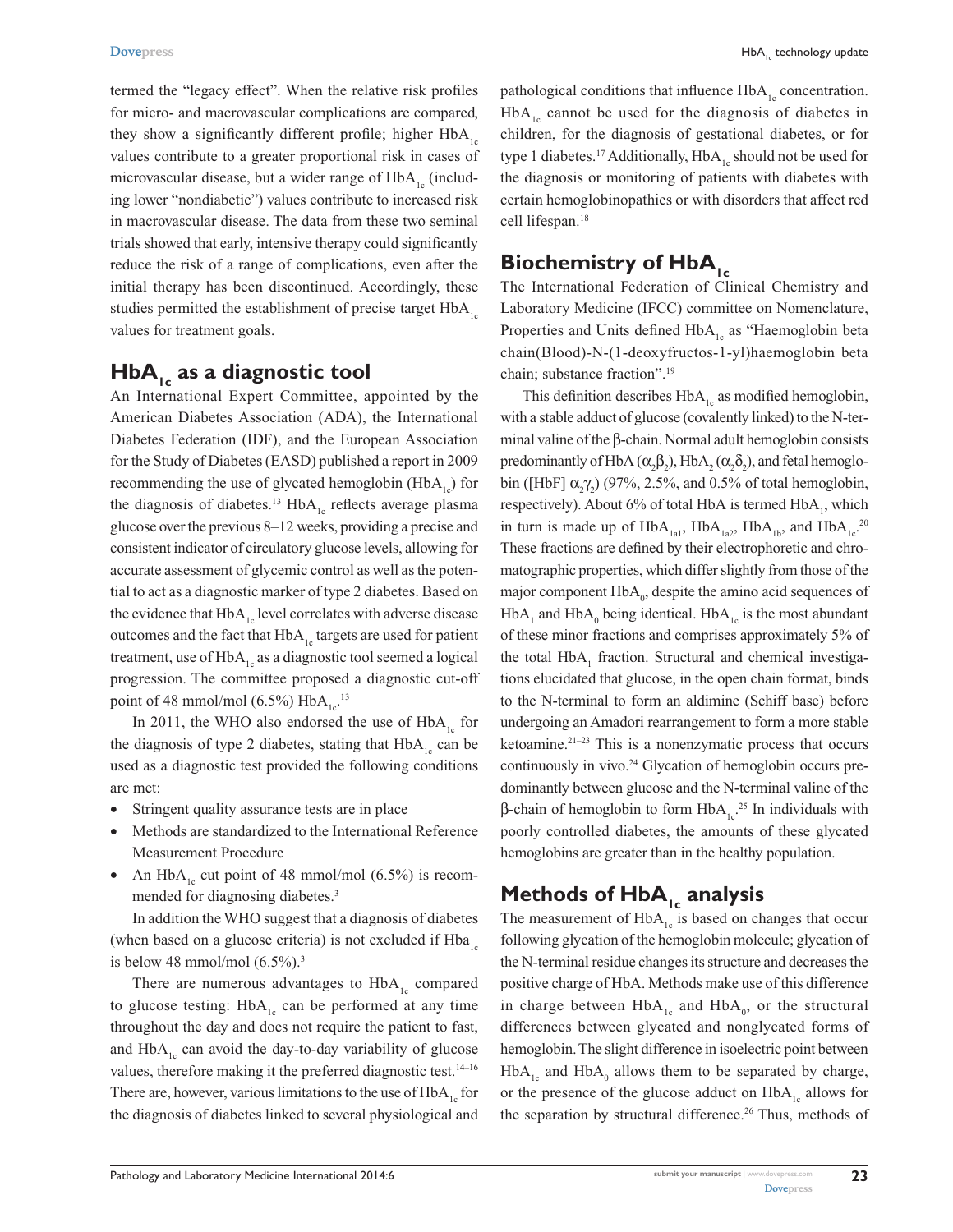$HbA<sub>1c</sub>$  analysis can be divided into two categories: methods based on the charge differences and methods based on the structural differences.

#### Methods based on charge differences Cation-exchange chromatography

When glucose binds at the beta N-terminal valine of hemoglobin to form  $HbA_{1c}$ , the hemoglobin molecule undergoes a conformational change that results in the molecule presenting with an extra negative charge. This results in  $HbA_{1c}$  and  $HbA_0$  having a subtle difference in their isoelectric points, allowing them to be separated on this basis.

Cation-exchange chromatography allows for the separation of hemoglobin species based on the difference in isoelectric point between  $HbA_{1c}$  and  $HbA_{0}$ . Separation is achieved by utilizing differences in ionic interactions between the cation exchange group on the column resin surface and the hemoglobin components in the sample. Ion-exchange chromatographic methods include procedures ranging from those that employ disposable microcolumns through to high-performance automated systems that also quantify several minor hemoglobin species.

Whole-blood samples are diluted with a hemolysis reagent to break open the red blood cells and release the hemoglobin for analysis. The hemolysate is then injected via an autosampler into the analytical column of known volume. A programmed buffer gradient of increasing ionic strength (the mobile phase) is delivered to the column and the hemoglobins are then separated based on their ionic interactions with the column material. The stationary phase surface displays negatively charged functional groups that interact with positively charged cations in the sample; physical characteristics such as surface charge, as well as the presence of hydrophilic and hydrophobic groups, determine the rate at which each hemoglobin species migrates through the column. More highly charged molecules are more tightly bound to the resin, and so travel slowly and are eluted later, moderately charged molecules equilibrate between the resin and the moving buffer more readily, and less charged molecules bind less strongly to the resin, equilibrate with the moving buffer more readily, and so travel rapidly and are eluted sooner. Upon elution from the column, the separated hemoglobins pass through the spectrophotometric detector at different rates where detection occurs via measured changes in the absorbance at a wavelength of 415 nm.

#### Capillary electrophoresis

Capillary electrophoresis uses the principle of liquidflow capillary electrophoresis in free solution. With this technique, charged molecules are separated by their electrophoretic mobility in an alkaline buffer with a specific pH. Separation also occurs according to the electrolyte pH and electro-osmotic flow. The separation of the different hemoglobin fractions takes place in silica capillary tubes of internal diameter  $<$  25  $\mu$ m, and the migration is performed at a high voltage (eg, 9,800 volts) under tight temperature control using a Peltier device. The high voltages allow for short run times and the high surface-to-volume ratio in the capillary tube allows for good dissipation of the heat generated. The hemoglobins are directly detected at a specific absorption wavelength of 415 nm at the cathodic end of the capillary using an optical detector. Current automated methods use a very small sample size and offer the potential for precise separation of different hemoglobin fractions.<sup>27</sup>

#### Methods based on structural differences Immunoassay

The immunoassay technique is based on the binding of antibodies targeted against the β-N-terminal glycated tetrapeptide or hexapeptide group. Assay design is variable, but, in principle, an excess of antibodies, which bind specifically to  $HbA_{1c}$ , is added to a hemolyzed sample. After binding to the  $HbA<sub>1c</sub>$  the excess antibodies agglutinate and the resultant turbidity from the immunocomplexes is measured using a turbidimeter or nephelometer. In parallel, the total hemoglobin concentration is measured bichromatically in the pre-incubation phase.<sup>28,29</sup> There are a number of commercial assays that are applicable to a broad variety of general chemistry analyzers. Immunochemical assays are not affected by problems related to electrical charge and can be adapted easily for use in the routine medical laboratory. However, they all suffer with the general drawback of immunochemistry, ie, nonlinear calibration, which requires multilevel calibration. As stability of the reagent is limited (variably from test to test), relatively frequent recalibration is needed. Also, to quantitate  $HbA_{1c}$ , as a ratio, total hemoglobin is measured separately, using a different analytical principle that introduces additional uncertainty to the outcome.

#### Affinity chromatography

Affinity chromatography is a separation method that uses a biologically/structurally related agent, or "affinity ligand", as a stationary phase to selectively retain analytes or to study biological interactions. The affinity ligand can consist of a large variety of binding agents, for example, affinity separation of glycated hemoglobin typically utilizes *m*-aminophenylboronic acid and depends on a specific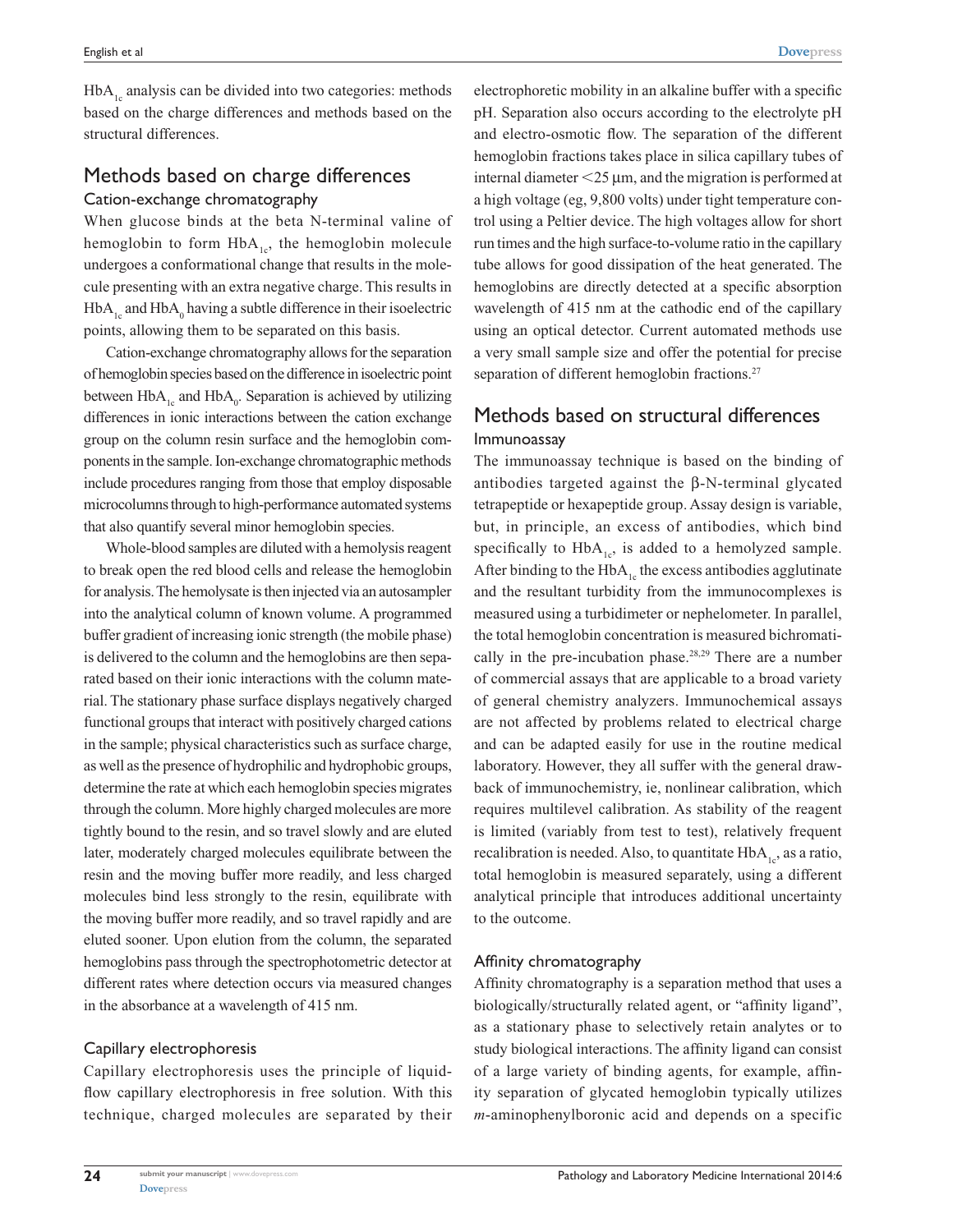interaction between the glucose on glycated hemoglobin and the immobilized boronic acid.

A whole-blood sample hemolysate is applied to the affinity column and the glycated hemoglobin that contains coplanar cis-diol groups interacts strongly with boronic acid immobilized on an agarose gel. Ionic and hydrophobic forces also contribute to this interaction. The nonglycated hemoglobin elutes directly off the column with the first buffer. After elution of the nonglycated fraction, bound hemoglobin (the glycated fraction) can be dissociated by the use of a counter-ligand, which effectively competes with bound glycated hemoglobin for the boronic acid sites on the gel surface. The absorbance of each of the hemoglobin fractions can be measured at 415 nm and the ratio determined. The results are expressed as a ratio of glycated to total hemoglobin.

#### Enzymatic assay

Enzymatic assays utilize proteases to cleave the β-chain of hemoglobin to liberate peptides that are then reacted in a two-step reaction to quantify  $HbA_{1c}$ . After lysis, the whole-blood samples are subjected to extensive proteolytic digestion; this process releases amino acids, including glycated valines, from the hemoglobin β-chains. In the direct enzymatic HbA<sub>1c</sub> assay, glycated valines serve as substrates for a specific recombinant fructosyl valine oxidase enzyme. The recombinant fructosyl valine oxidase specifically cleaves N-terminal valines and produces hydrogen peroxide in the presence of selective agents. This, in turn, is measured using a horseradish peroxidase catalyzed reaction and a suitable chromagen. The signal produced in the reaction is used to directly report the %Hb $A_{1c}$  of the sample using a suitable linear calibration curve expressed in  $%$ HbA<sub>1c</sub>. Enzymatic assays include oxidizing agents in the lysis buffer that react with the whole-blood sample to eliminate low-molecular-weight and high-molecular-weight signal-interfering substances. In parallel, the total hemoglobin concentration is measured photometrically.30

# **Point-of-care testing (POCT) devices**

The use of POCT has increased dramatically over recent years with the advantage of more timely availability of results and the subsequent expedient modification of therapy or interventions.31 There are several POCT devices available for the measurement of  $HbA_{1c}$  that are generally based on either affinity separation or immunoassay techniques. Performance of these analyzers is variable, with some performing as

well as mainstream larger analyzers and some with poor performance. In a recent study, six out of eight POC devices tested did not meet accepted analytical performance criteria and all showed considerable variability depending on the reagent lot numbers used.32

### **Standardization of HbA<sub>1c</sub> analysis** The need for standardization

Early  $HbA_{1c}$  methods, which were introduced into routine practice in the late 1970s, produced significantly different results with between-laboratory coefficient of variation (CV) values of 11.2%–20.1% observed.<sup>33,34</sup> The disparate results obtained were because of the range of methods being used by laboratories, the lack of standardization, and lack of a primary reference material. Although the new generation of  $HbA_{1c}$  methods now demonstrate a degree of precision that could not be imagined 30 years ago, comparison of results from different laboratories would remain, at best, difficult – or, more likely, impossible – if not for standardization schemes.

#### Harmonization

The publication of the DCCT accelerated the need for the standardization of  $HbA_{1c}$  methods in order to implement safe and accurate patient monitoring. Early nationally based systems include the National Glycohemoglobin Standardization Program (NGSP), the Japan Diabetes Society/Japanese Society for Clinical Chemistry program, and the Swedish standardization program. These national programs achieved  $HbA<sub>1c</sub>$  harmonization but, due to the variety of approaches used, still yielded variable results.

### IFCC standardization and Reference Measurement Procedure (RMP)

While these systems provide excellent harmonization of  $HbA<sub>1c</sub>$  values, they cannot replace uniform worldwide standardization anchored on a metrologically sound international reference measurement system comprising:

- a clear definition of the analyte based on its molecular structure;
- a primary reference material containing the analyte in a pure form; and
- a validated reference method that specifically measures the analyte in human samples.<sup>35</sup>

In 1995, the IFCC formed its Working Group on  $HbA<sub>1c</sub>$ Standardization with the objective to develop a reference measurement system for the measurement of  $HbA<sub>1c</sub>$  based on these metrological principles.36 The IFCC Working Group decided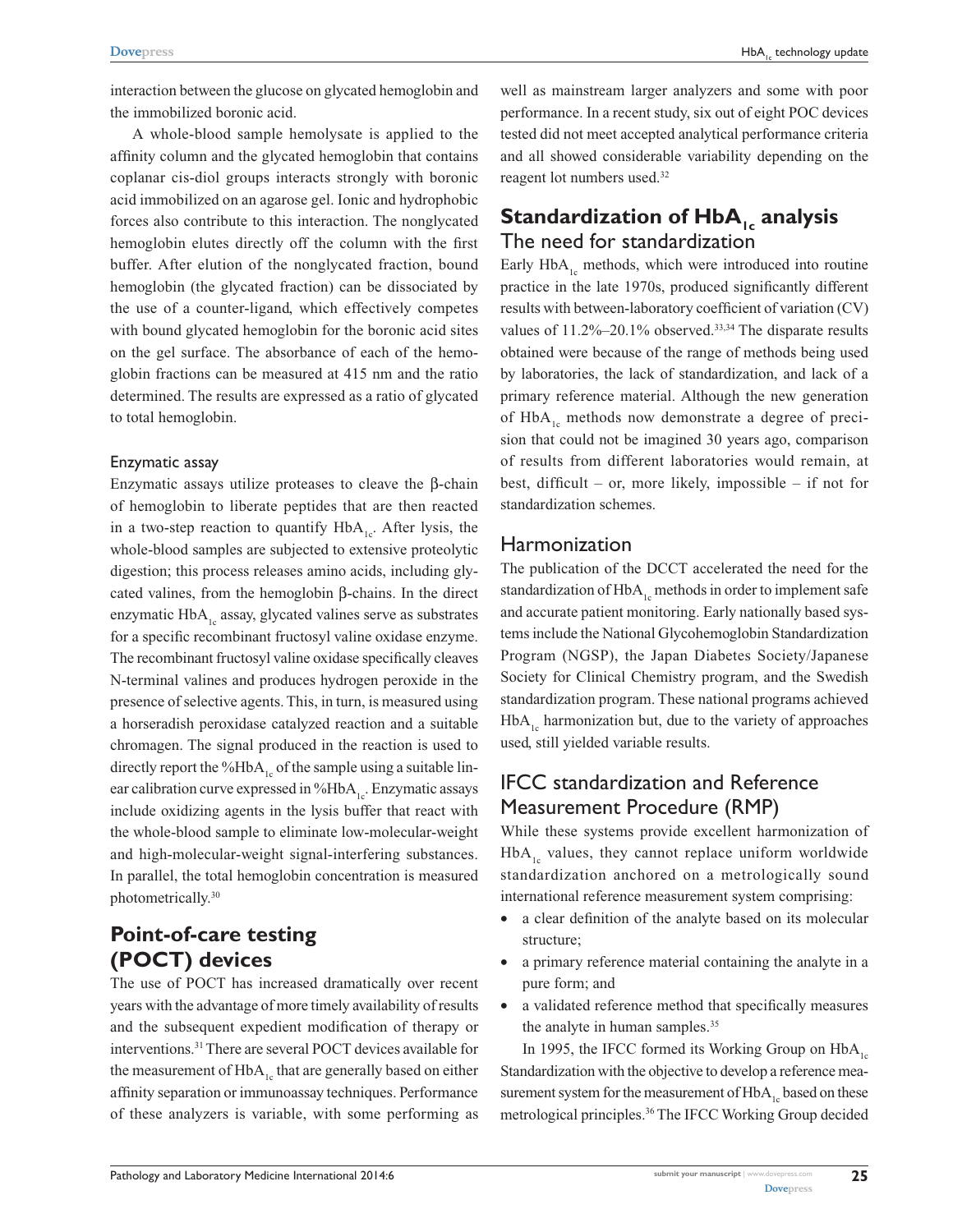**[Dovepress](www.dovepress.com)**

to base the standardization of  $HbA_{1c}$  on the stable adduct of glucose to the N-terminal amino group of the β-chain of  $\rm HbA_{_0} (N\text{-}[1-deoxyfructosyl]$  hemoglobin). The rationale was that  $HbA<sub>1c</sub>$  is biochemically well characterized; is the major form of glycated hemoglobin in human blood; and most of the commercial glycated hemoglobin tests claim to measure this fraction. Even affinity chromatography methods can be standardized against an  $HbA<sub>1c</sub>$  comparison method since there is a close correlation between the total glycated hemoglobin measured by affinity chromatography and  $HbA_{1c}$ .

The RMP is based on the enzymatic cleavage of the intact hemoglobin molecule with endoproteinase Glu-C to obtain the β-N-terminal hexapeptides of  $HbA<sub>1c</sub>$  and  $HbA<sub>0</sub>$  (thus avoiding the heterogeneity created by modifications of other glycation sites of the hemoglobin molecule). The peptides are then separated by reverse-phase high-performance liquid chromatography, and quantified by electrospray ionization mass spectrometry or by capillary electrophoresis. Both methods have been proven to be specific for the measured defined. The RMP is used to assign values to whole-blood panels that serve as calibrators for manufacturers. The manufacturers then subsequently use these to assign values to the calibrators provided in their kits, providing traceability from the patient sample back through the RMP to the defined pure materials.

There is no interference from abnormal hemoglobins such as sickle-cell hemoglobin (HbS) and HbC and no interference from acetylated or carbamylated hemoglobin. Importantly, both methods are linear in the clinically relevant concentration range from 27–97 mmol/mol (2.5%–11%) HbA<sub>1c</sub>.

### International network of reference laboratories

The RMP is established in a network of 15 reference laboratories located worldwide using either the electrospray ionization mass spectrometry or the capillary electrophoresis option. The purpose of this network is to assign values to a range of standard materials, including the blood panels used by manufacturers; the values are assigned to the material using the entire network of laboratories, rather than individual centers resulting in a very low level of uncertainty.

# The International HbA<sub>1c</sub> Consensus **Committee statement**

In order to meet the criteria established by the WHO for the diagnosis of diabetes, patient samples should be measured using "assays [that] are standardized to criteria aligned

to the international reference values",<sup>3</sup> which is only represented by the IFCC RMP. In addition to this, the IFCC recommends that the  $HbA_{1c}$  concentration of patients should be reported in units as per The International System of Units (SI). In order to corroborate this, in 2007, an International  $HbA<sub>1c</sub>$  Consensus Committee was formed from members of the ADA, EASD, IDF, and the IFCC, which agreed a consensus statement, which was then updated in  $2010^{37,38}$ The key points highlighted in the consensus statement included:

- Methods for the measurement of  $HbA_{1c}$  should be standardized to the IFCC Reference System, this is to ensure traceability to a defined reference material.
- HbA<sub>1c</sub> values should be reported in SI (Système International) units of mmol/mol and NGSP units (%) should be derived using the master equation for the two systems.
- In order to facilitate the move to SI units editors are strongly recommended to require that manuscripts present both units.
- $HbA<sub>1c</sub>$  is the term used to describe glycated hemoglobin (GHb) although  $A<sub>1c</sub>$  may also be used in guidelines and educational materials.37,38

Master equations for the conversion between IFCC and NGSP units are as follows:

NGSP (%) =  $(0.0915 \times \text{IFCC} \$ [mmol/mol]) + 2.15. (1)

IFCC (mmol/mol) =(10.93  $\times$  NGSP [%]) - 23.50. (2)

# Analytical goals for HbA<sub>1c</sub> analysis

In clinical practice, clinicians often consider a change in value of 5 mmol/mol (0.5%) in successive samples as a clinically significant change in the patient's glycemic control.39 Therefore, the within-laboratory (intralaboratory) CV of HbA<sub>1c</sub> values should be <3% (<2%) with NGSP units). The overall between-laboratory (interlaboratory) CV should be  $\leq 5\%$  ( $\leq 3.5\%$  with NGSP units) and the between-laboratory CV for the same method should be  $\leq$ 4.5% ( $\leq$ 3% with NGSP units).<sup>40</sup> The difference in values between the two units (SI and %) is due to the measurement of nonspecific interferences in the NGSP reference method.<sup>41</sup>

# **Analytical interferences**  of HbA<sub>1c</sub> testing

In certain situations in which hemoglobin variants or adducts (derivatives) are present, method-specific interferences may occur, and therefore  $HbA_{1c}$  could be unreliable. The most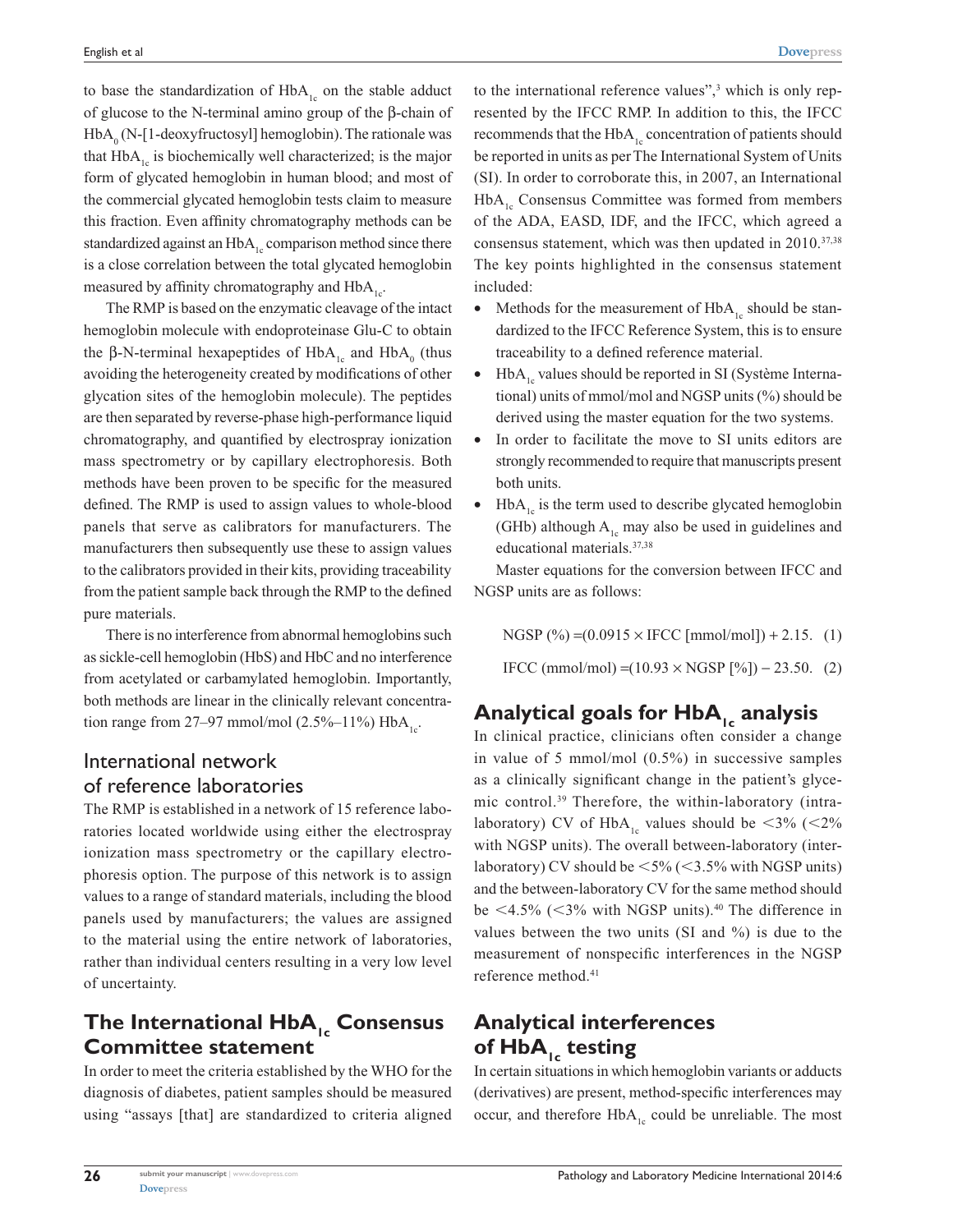common analytical interferences are hemoglobin variants, elevated HbF, and hemoglobin adducts.42

#### Hemoglobin variants

The four most common hemoglobin variants worldwide are HbS (high prevalence in black Africans and Americans, Indians, and people of Mediterranean descent), HbE (Southeast Asians), HbC (black Africans and Americans), and HbD (globally distributed); each of these hemoglobins has a single amino acid substitution in the β-chain.<sup>43</sup> These hemoglobin variants can interfere with  $HbA_{1c}$ measurement in different ways depending on the technical features of the method used, independently of any effects caused by shortened erythrocyte survival.<sup>40</sup> Approximately 900 hemoglobin variants have been identified, many of which are clinically silent.29

With hemoglobin variants S, C, D, and E, the amino acid substitution results in an alteration of the net charge, which will cause interference with charge-based methods of  $HbA_{1c}$ measurement.<sup>43</sup> Thus, charge-based methods such as cationexchange chromatography and capillary electrophoresis are vulnerable to the effect of hemoglobin variants. Modern analyzers utilizing these methods can often indicate the presence of clinically silent hemoglobin variants from the abnormal peaks in the chromatograms, but some older-generation analyzers may lack the resolution required to differentiate between them.<sup>44</sup> Inaccurate  $HbA_{1c}$  values can result when the variant hemoglobin, both glycated and nonglycated, cannot be separated from HbA or  $HbA_{1c}$ ; consequently, they co-elute or co-migrate with  $HbA_{1c}$ , leading to a substantial overestimation of  $HbA_{1c}$ <sup>43</sup>

Hemoglobin variants may also affect methods based on structure, such as with immunoassay-based methods. Since these methods utilize antibodies that identify the N-terminal glycated amino acids in the first four to ten amino acids of the hemoglobin β-chain, any hemoglobin variants, such as HbS and HbC, with a mutation involving that particular epitope will interfere with  $HbA<sub>1c</sub>$  measurement. In order to assess whether an individual analyzer is likely to be affected, readers are referred to the NGSP website, where a table of assay interferences details current knowledge covering a wide range of analyzers.<sup>45</sup>

An HbA<sub>1c</sub> deviation of 10.9 mmol/mol (1%) reveals an approximate change of 1.4–1.9 mmol/L in average blood glucose concentration, therefore an inaccurate  $HbA_{1c}$  value due to a clinically silent hemoglobin variant can result in incorrect treatment for patients.46

#### HbF

Elevated HbF is another possible interference in the measurement of HbA<sub>1c</sub>. HbF contains two α-chains and two γ-chains and, in adults, the upper limit of normal is



**Figure 1** Overview of the different methodologies available for the measurement of HbA<sub>1c</sub>.

Abbreviations: HbA<sub>1c</sub>, hemoglobin A<sub>1c</sub>; IFCC, International Federation of Clinical Chemistry and Laboratory Medicine.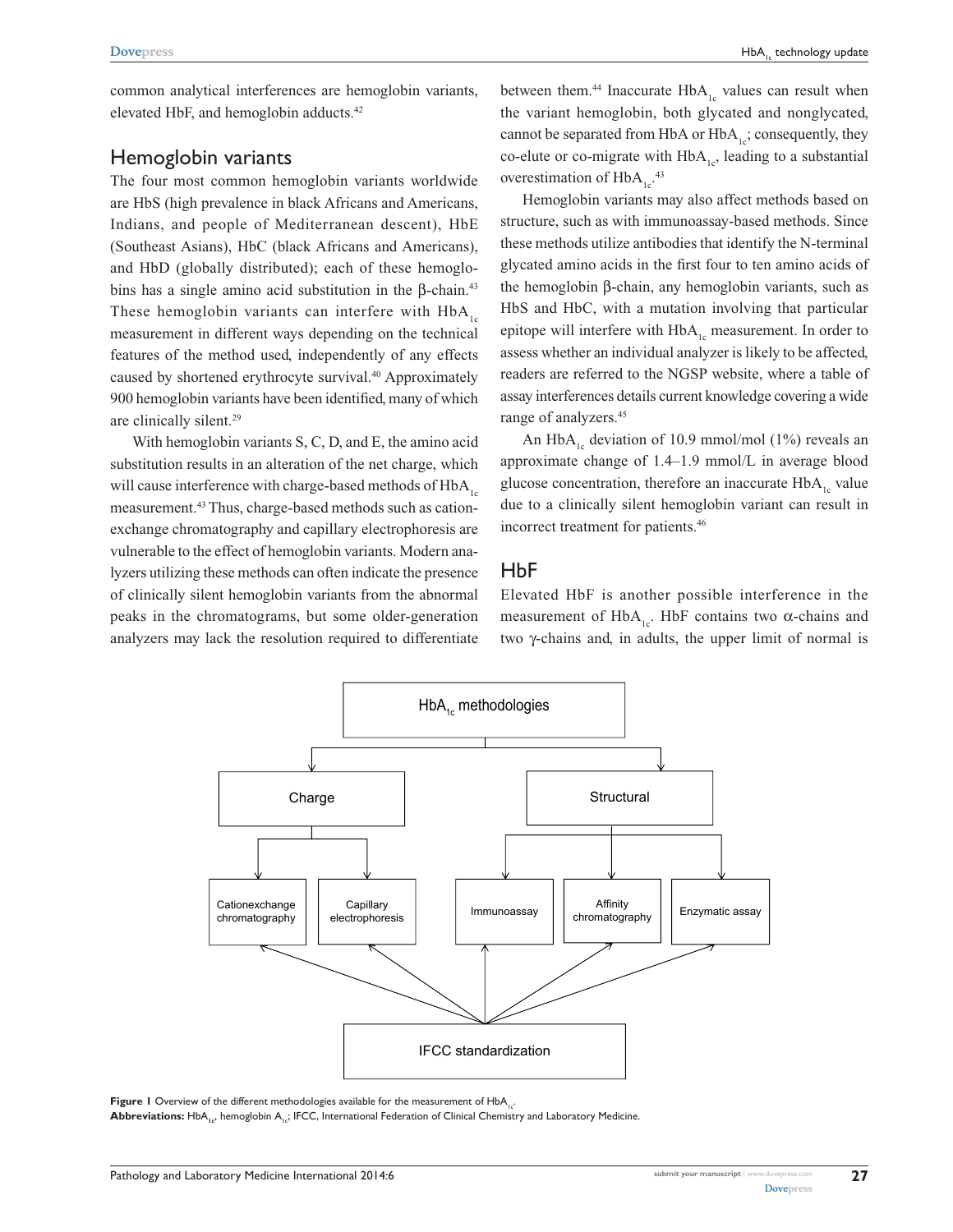generally around 1%.43 An abnormal increase of HbF may occur due to pathologic conditions, such as thalassemia, sickle cell disease, leukemia, or a hereditary persistence of HbF. As HbF does not have β-chains and the γ-chain has a terminal glycine rather than a valine, it can only be glycated at lysine residues. Glycation of HbF is approximately onethird that of HbA.

It is necessary to isolate HbF to reduce the risk of any possible interference of  $HbA_{1c}$  measurement.<sup>47</sup> Currently, many of the ion-exchange high-performance liquid chromatography methods are able to separate normal level HbF, as well as elevated HbF, into a separate peak. Boronate affinity methods, however, are affected by elevated HbF levels, as the method measures the ratio of glycated to nonglycated hemoglobin, irrespective of the hemoglobin structure, and elevated HbF can interfere with the measurement. Results may be falsely low due to a lower glycated rate for HbF than HbA and the concomitant elution of HbF in the nonglycated fraction. In addition, immunoassay results will be similarly affected with a decrease of approximately 7 mmol/mol for immunoassay and 10 mmol/mol for boronate affinity methods per 1% increase in HbF. This interference becomes significant at HbF levels exceeding 10%.29



**Figure 2** Flow diagram of the IFCC Reference Measurement Procedure for HbA<sub>1c</sub>. **Abbreviations:** CE, capillary electrophoresis; ESI-MS, electrospray ionization mass spectrometry;  $HbA_{1c}$ , hemoglobin  $A_{1c}$ ; IFCC, International Federation of Clinical Chemistry and Laboratory Medicine; RP-HPLC, reverse-phase high-performance liquid chromatography; m/z, mass-to-charge ratio.

### **Factors that affect the**  interpretation of HbA<sub>1c</sub> results Carbamylation of hemoglobin

In addition to genetic variants, chemical modifications of hemoglobin may affect the measurement of  $HbA_{1c}$ <sup>48</sup> These modifications may lead to inaccurate  $HbA<sub>1c</sub>$  results, particularly when charge-based methods of separation are used. The most common derivative is carbamylated hemoglobin (carbamyl-Hb), which is elevated in uremic patients. Carbamyl-Hb has an isoelectric point similar to that of  $HbA<sub>1c</sub>$ and can therefore interfere with charge-based methods by co-eluting with  $HbA_{1c}$  and causing a false overestimation of HbA<sub>1c</sub>. In order to maintain accurate HbA<sub>1c</sub> results, carbamyl-Hb must be sufficiently separated from  $HbA_{1c}$ . Additionally, uremic patients are subject to factors that affect red cell turnover, such as shortened erythrocyte lifespan in hemodialysis patients, which will significantly affect the concentration of  $HbA_{1c}$ . Most modern analyzers separate carbamyl-Hb sufficiently well to not cause a significant interference.

#### Acetylation of hemoglobin

Elevated concentrations of acetylated hemoglobin result from rare mutations at the NH<sub>2</sub> terminus of the β-globin chain that causes an increase in formation of acetylated hemoglobin in vivo. Exposure of normal hemoglobin to aspirin may modify several sites, likely lysine residues on both the α- and β-chains of HbA. Acetylation of lysine residues with aspirin creates a negative charge on the modified protein. This modified hemoglobin has altered electrophoretic and chromatographic (ion-exchange) properties, causing it to migrate ahead of  $HbA_0$ , like  $HbA_1$ . Although there is in vitro evidence to show interference by acetylation, it is ambiguous as to what degree this is a disruption in vivo and to what extent, if any, chronic use of aspirin may have an effect on  $HbA_{1c}$  measurement.<sup>49</sup>

#### Labile HbA

Another common derivative is pre-HbA<sub>1c</sub>, or labile HbA.<sup>29</sup> Labile HbA<sub>1c</sub> is an intermediate in the synthesis of HbA<sub>1c</sub> and is characterized by the reversible binding of glucose to hemoglobin as a Schiff base.<sup>50</sup> The quantity of labile  $HbA<sub>1c</sub>$ is fairly variable from one patient to another and its biological variation correlates to fluctuating glycemic levels. The formation of labile  $HbA_{1c}$  (as well as the retro reaction back to hemoglobin and glucose) proceeds fast, and therefore a steady state is reached after a couple of hours. At glucose levels of 30 mmol/L, the level of labile  $HbA<sub>1c</sub>$  is 3.5%.<sup>51</sup>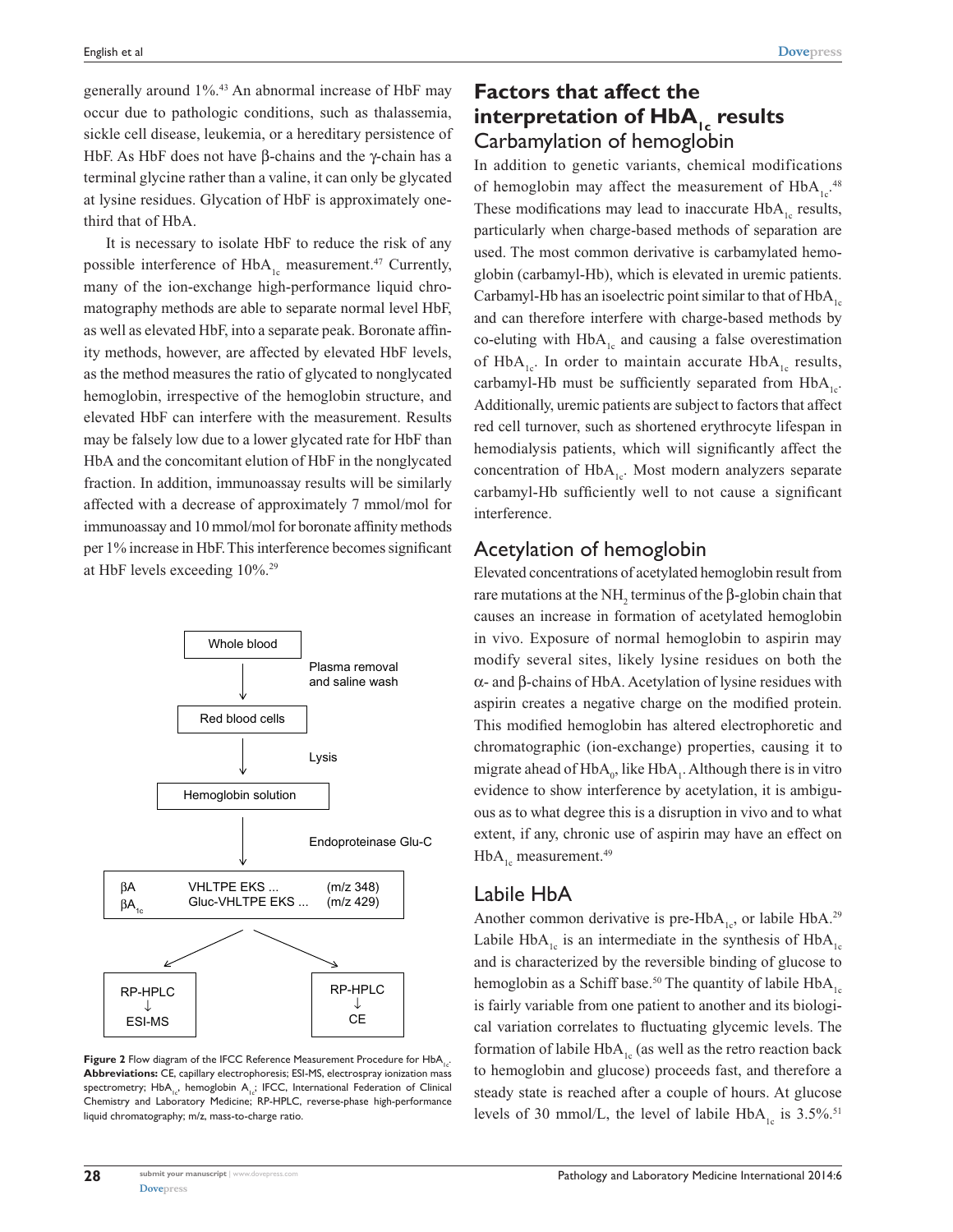Therefore, sufficient removal of the labile fraction is vital for accurate  $HbA_1$ <sub>n</sub> measurement.

## Reduced lifespan of red blood cells

The lifespan of erythrocytes is a key determinant of hemoglobin concentration, and any condition that shortens erythrocyte survival or lowers mean erythrocyte age in patients, as well as hemolytic anemia or acute or chronic blood loss, will cause inaccurate  $HbA_{1c}$  results, regardless of the method used. Hemolytic anemia and, in particular, renal anemia can lead to  $HbA<sub>1c</sub>$  values that are lower than expected because of reduced red cell survival.<sup>52,53</sup> However, iron deficiency anemia can lead to an inappropriate rise in  $HbA<sub>1c</sub>$ , which may fall after iron replacement therapy.54,55

### Jaundice and hyperlipidemia

Patient samples that are severely icteric may give falsely elevated  $HbA<sub>1c</sub>$  values with methods relying on charge separation if whole-blood hemolysates are used, since bilirubin migrates with the fast hemoglobin and absorbs at the detecting wavelength. Additionally, hyperlipidemia can also cause false elevation of  $HbA_{1c}$  depending on the method; lipids elute in the first  $HbA<sub>1c</sub>$  fraction and are absorbed at 415 nm.<sup>56</sup>

### Vitamins C and E

Another situation in which  $HbA<sub>1c</sub>$  test results may be affected is with the use of vitamins C and E, which are reported to, at times, underestimate  $HbA_{1c}$  values.<sup>40</sup> Vitamins C and E may reduce the rate of glycation of hemoglobin; however, the amount to which this occurs with pharmacological doses is unknown. Several cross-sectional studies indicate that there is no significant relationship between vitamin C and E and  $HbA_{1c}$  when taken at a normal clinical dose.<sup>57</sup>

# **Aging, ethnicity, and sex**

Aging and ethnicity can affect  $HbA<sub>1c</sub>$  results: older nondiabetic individuals seem to have higher  $HbA<sub>1c</sub>$  values than younger people. A meta-analysis of data from the Framingham Offspring Study and the National Health and Nutrition Examination Survey showed that, in nondiabetic patients, there is an approximate increase of 7 mmol/mol  $HbA<sub>1c</sub>$  (0.6%) between the ages of 40 and 70 years.<sup>58</sup> This suggests that nonglycemic factors may contribute to the  $HbA<sub>1</sub>$ –age relationship.

Additionally,  $HbA_{1c}$  appears to be higher by a similar margin in Afro-Caribbeans than in white Europeans and is not explained by differences in glycemia.59 In a meta-analysis of data from six different population studies,<sup>60</sup> comparison of white, black African, and Indian populations displayed significant differences in correlation between diagnosis with  $HbA_{1c} \geq 48$  mmol/mol and oral glucose tolerance tests. In two of the three white populations, over 90% of those with a diagnosis of diabetes by oral glucose tolerance test would also have an  $HbA_{1c} \ge 48$  mmol/mol, but this fell to 50% and 62% in black African and Indian populations, respectively. The reasons for these differences in ethnicity are still relatively unclear, and, although there are no current guidelines on interpretation of  $HbA_{1c}$  values in relation to race or ethnicity, the evidence suggests that this is an area that warrants further investigation.

Although there is no difference in mean  $HbA_{1c}$  values between males and females, the intraindividual variation is greater in females than in males; however, the difference does not appear to be significant.14

### **Conclusion**

The science of  $HbA_{1c}$  measurement has progressed in huge leaps since its first inception and, through the efforts of the IFCC, NGSP, and instrument manufacturers, improvements are continually being made. It is important from a global perspective to strive toward unified standardization of measurements and reporting of  $HbA<sub>1c</sub>$  values to enable safe and effective patient care. The IFCC RMP represents the only valid anchor, and all manufacturers should align to this system. Users should be encouraged to ensure that the analytical instruments they are using for patient care are IFCC-aligned, especially if being used for the diagnosis of diabetes.

### **Disclosure**

The authors report no conflicts of interest in this work.

### **References**

- 1. International Diabetes Federation. *IDF Atlas*. 6th ed. Brussels: International Diabetes Federation; 2013.
- 2. American Diabetes Assocation. Diagnosis and classification of diabetes mellitus. *Diabetes Care*. 2012;35 Suppl 1:S64–S71.
- 3. World Health Organization. *Use of Glycated Haemoglobin (HbA1c) in the Diagnosis of Diabetes Mellitus. Abbreviated Report of a WHO Consultation*. Contract No: WHO/NMH/CHP/CPM/11.1. Geneva: World Health Organization; 2011. Available from: [http://www.who.int/diabetes/](http://www.who.int/diabetes/publications/report-hba1c_2011.pdf) [publications/report-hba1c\\_2011.pdf](http://www.who.int/diabetes/publications/report-hba1c_2011.pdf). Accessed June 5, 2014.
- 4. *Diagnostic Criteria and Classification of Hyperglycaemia First Detected in Pregnancy*. Contract No: WHO/NMH/MND/13.2. Geneva: World Health Organization; 2013.
- 5. Rahbar S, Blumenfeld O, Ranney HM. Studies of an unusual hemoglobin in patients with diabetes mellitus. *Biochem Biophys Res Commun*. 1969;36(5):838–843.
- 6. Koenig RJ, Peterson CM, Jones RL, Saudek C, Lehrman M, Cerami A. Correlation of glucose regulation and hemoglobin A1c in diabetes mellitus. *New Engl J Med*. 1976;295(8):417–420.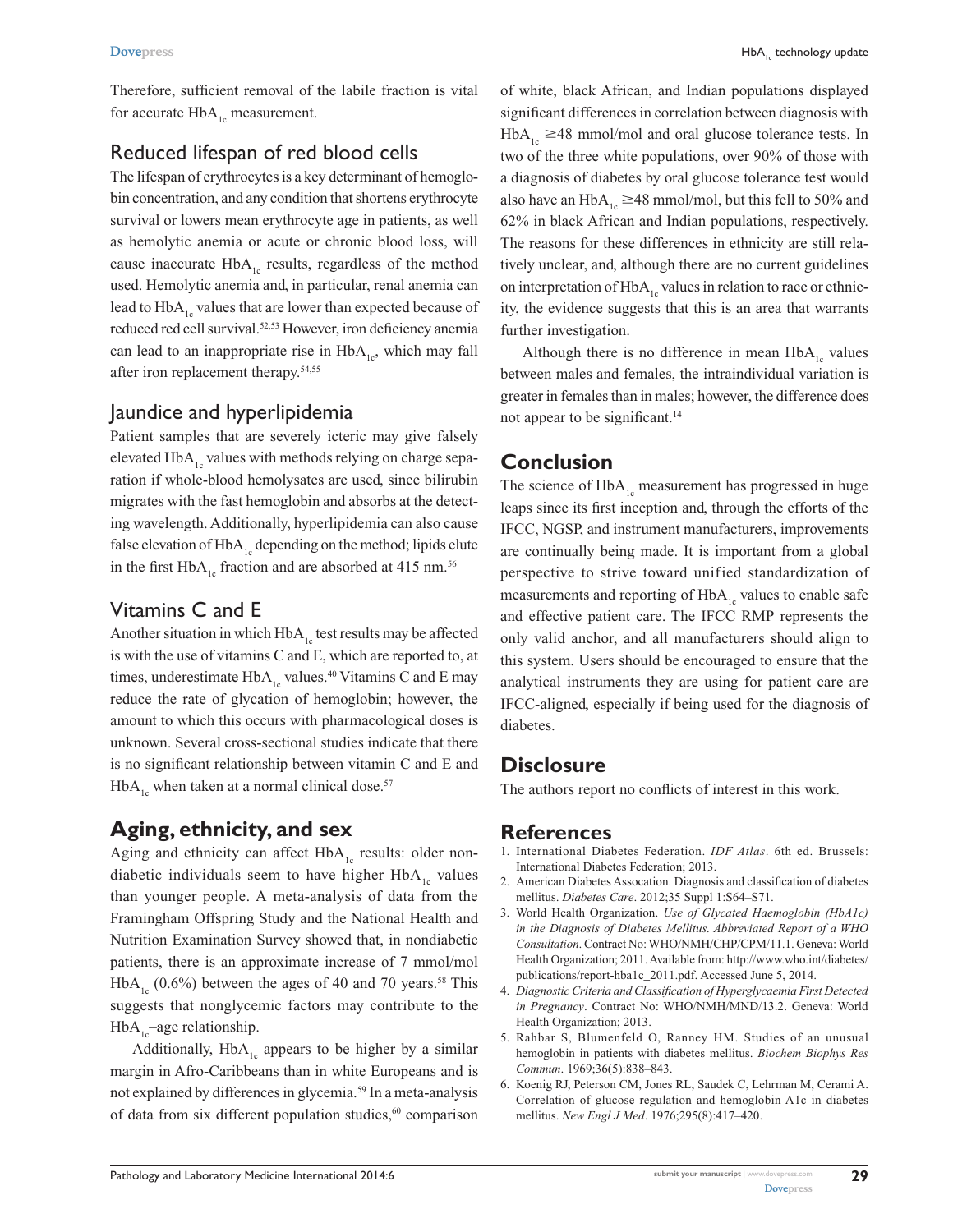- 7. Koenig RJ, Peterson CM, Kilo C, Cerami A, Williamson JR. Hemoglobin  $A_{1a}$  as an indicator of degree of glucose intolerance in diabetes. *Diabetes*. 1976;25(3):230–232.
- 8. Larsen ML, Hørder M, Mogensen EF. Effect of long-term monitoring of glycosylated hemoglobin levels in insulin-dependent diabetes mellitus. *N Engl J Med*. 1990;323(15):1021–1025.
- 9. [No authors listed]. The effect of intensive treatment of diabetes on the development and progression of long-term complications in insulin-dependent diabetes mellitus. The Diabetes Control and Complications Trial Research Group. *N Engl J Med*. 1993;329(14):977–986.
- 10. [No authors listed]. Intensive blood-glucose control with sulphonylureas or insulin compared with conventional treatment and risk of complications in patients with type 2 diabetes (UKPDS 33). UK Prospective Diabetes Study (UKPDS) Group. *Lancet*. 1998;352(9131):837–853.
- 11. Nathan DM, Bayless M, Cleary P, et al; DCCT/EDIC Research Group. Diabetes control and complications trial/epidemiology of diabetes interventions and complications study at 30 years: advances and contributions. *Diabetes*. 2013;62(12):3976–3986.
- 12. Holman RR, Paul SK, Bethel MA, Matthews DR, Neil HA. 10-year follow-up of intensive glucose control in type 2 diabetes. *N Engl J Med*. 2008;359(15):1577–1589.
- 13. International Expert Committee. International Expert Committee report on the role of the A1C assay in the diagnosis of diabetes. *Diabetes Care*. 2009;32(7):1327–1334.
- 14. Braga F, Dolci A, Montagnana M, et al. Revaluation of biological variation of glycated hemoglobin (HbA(1c)) using an accurately designed protocol and an assay traceable to the IFCC reference system. *Clin Chim Acta*. 2011;412(15–16):1412–1416.
- 15. Troisi RJ, Cowie CC, Harris MI. Diurnal variation in fasting plasma glucose: implications for diagnosis of diabetes in patients examined in the afternoon. *JAMA*. 2000;284(24):3157–3159.
- 16. Carlsen S, Petersen PH, Skeie S, Skadberg Ø, Sandberg S. Within-subject biological variation of glucose and HbA(1c) in healthy persons and in type 1 diabetes patients. *Clin Chem Lab Med*. 2011;49(9): 1501–1507.
- 17. John WG; UK Department of Health Advisory Committee on Diabetes. Use of HbA1c in the diagnosis of diabetes mellitus in the UK. The implementation of World Health Organization guidance 2011. *Diabet Med*. 2012;29(11):1350–1357.
- 18. The American Diabetes Association American Diabetes Association: Standards of medical care in diabetes—2007 [Position Statement]. *Diabetes Care*. 2007;30(Suppl1):S4–S41.
- 19. International Federation Of Clinical Chemistry And Laboratory Medicine, IFCC Scientific Division, Nordin G, Dybkaer R. Recommendation for term and measurement unit for "HbA1c". *Clin Chem Lab Med*. 2007;45(8):1081–1082.
- 20. McDonald MJ, Shapiro R, Bleichman M, Solway J, Bunn HF. Glycosylated minor components of human adult hemoglobin. Purification, identification, and partial structural analysis. *J Biol Chem*. 1978;253(7):2327–2332.
- 21. Bunn HF, Haney DN, Gabbay KH, Gallop PM. Further identification of the nature and linkage of carbohydrate in hemoglobin A1c. *Biochem Biophys Res Commun*. 1975;67(1):103–109.
- 22. Bunn HF, Shapiro R, McManus M, et al. Structural heterogeneity of human hemoglobin A due to nonenzymatic glycosylation. *J Biol Chem*. 1979;254(10):3892–3898.
- 23. Koenig RJ, Blobstein SH, Cerami A. Structure of carbohydrate of hemoglobin A1c. *J Biol Chem*. 1977;252(9):2992–2997.
- 24. Higgins PJ, Bunn HF. Kinetic analysis of the nonenzymatic glycosylation of hemoglobin. *J Biol Chem*. 1981;256(10):5204–5208.
- 25. Bunn HF, Haney DN, Kamin S, Gabbay KH, Gallop PM. The biosynthesis of human hemoglobin A1c. Slow glycosylation of hemoglobin in vivo. *J Clin Invest*. 1976;57(6):1652–1659.
- 26. Weykamp C, John WG, Mosca A. A review of the challenge in measuring hemoglobin A1c. *J Diabetes Sci Technol*. 2009;3(3):439–445.
- 27. Weykamp C, Waenink-Wieggers H, Kemna E, Siebelder C. HbA1c: performance of the Sebia Capillarys 2 Flex Piercing. *Clin Chem Lab Med*. 2013;51(6):e129–e131.
- 28. John WG, Gray MR, Bates DL, Beacham JL. Enzyme immunoassay a new technique for estimating hemoglobin A1c. *Clinical Chem*. 1993;39(4):663–666.
- 29. Weykamp C. HbA1c: a review of analytical and clinical aspects. *Ann Lab Med*. 2013;33(6):393–400.
- 30. Liu L, Hood S, Wang Y, et al. Direct enzymatic assay for %HbA1c in human whole blood samples. *Clin Biochem*. 2008;41(7–8):576–583.
- 31. Cagliero E, Levina EV, Nathan DM. Immediate feedback of HbA1c levels improves glycemic control in type 1 and insulin-treated type 2 diabetic patients. *Diabetes Care*. 1999;22(11):1785–1789.
- 32. Lenters-Westra E, Slingerland RJ. Six of eight hemoglobin A1c point-of-care instruments do not meet the general accepted analytical performance criteria. *Clin Chem*. 2010;56(1):44–52.
- 33. Boucher BJ, Burrin JM, Gould BJ, et al. A collaborative study of the measurement of glycosylated haemoglobin by several methods in seven laboratories in the United Kingdom. *Diabetologia*. 1983;24(4):265–271.
- 34. John WG. Glycated haemoglobin analyses assessment of within- and between-laboratory performance in a large UK region. *Ann Clin Biochem*. 1987;24(Pt 5):453–460.
- 35. Müller MM. Implementation of reference systems in laboratory medicine. *Clin Chem*. 2000;46(12):1907–1909.
- 36. Hoelzel W, Miedema K. Development of a reference system for the international standardization of HbA1c/glycohemoglobin determinations. *J Int Fed Clin Chem*. 1996;8(2):62–64, 66–67.
- 37. Consensus Committee. Consensus statement on the worldwide standardization of the hemoglobin A1C measurement: the American Diabetes Association, European Association for the Study of Diabetes, International Federation of Clinical Chemistry and Laboratory Medicine, and the International Diabetes Federation. *Diabetes Care*. 2007;30(9):2399–2400.
- 38. Hanas R, John G; International HbA(1c) Consensus Committee. 2010 consensus statement on the worldwide standardization of the hemoglobin A1c measurement. *Clin Chem*. 2010;56(8):1362–1364.
- 39. Little RR, Rohlfing CL, Sacks DB; National Glycohemoglobin Standardization Program (NGSP) Steering Committee. Status of hemoglobin A1c measurement and goals for improvement: from chaos to order for improving diabetes care. *Clin Chem*. 2011;57(2):205–214.
- 40. Sacks DB, Arnold M, Bakris GL, et al. Guidelines and recommendations for laboratory analysis in the diagnosis and management of diabetes mellitus. *Clin Chem*. 2011;57(6):e1–e47.
- 41. Weykamp CW, Mosca A, Gillery P, Panteghini M. The analytical goals for hemoglobin A(1c) measurement in IFCC units and National Glycohemoglobin Standardization Program Units are different. *Clin Chem*. 2011;57(8):1204–1206.
- 42. Little RR, Rohlfing CL. The long and winding road to optimal HbA1c measurement. *Clin Chim Acta*. 2013;418:63–71.
- 43. Little RR, Roberts WL. A review of variant hemoglobins interfering with hemoglobin A1c measurement. *J Diabetes Sci Technol*. 2009;3(3):446–451.
- 44. Lahousen T, Roller RE, Lipp RW, Schnedl WJ. Silent haemoglobin variants and determination of HbA(1c) with the HPLC Bio-Rad Variant II. *J Clin Pathol*. 2002;55(9):699–703.
- 45. HbA1c Assay Interferences [webpage on the Internet]. National Glycohemoglobin Standardization Program. Available from: [http://](http://www.ngsp.org/interf.asp) [www.ngsp.org/interf.asp](http://www.ngsp.org/interf.asp). Accessed July 1, 2013.
- 46. Nasir NM, Thevarajah M, Yean CY. Hemoglobin variants detected by hemoglobin A1c (HbA1c) analysis and the effects on HbA1c measurements. *Int J Diabetes Dev Ctries*. 2010;30(2):86–90.
- 47. Rohlfing CL, Connolly SM, England JD, et al. The effect of elevated fetal hemoglobin on hemoglobin A1c results: five common hemoglobin A1c methods compared with the IFCC reference method. *Am J Clin Pathol*. 2008;129(5):811–814.
- 48. Bry L, Chen PC, Sacks DB. Effects of hemoglobin variants and chemically modified derivatives on assays for glycohemoglobin. *Clin Chem*. 2001;47(2):153–163.
- 49. Bridges KR, Schmidt GJ, Jensen M, Cerami A, Bunn HF. The acetylation of hemoglobin by aspirin. In vitro and in vivo. *J Clin Invest*. 1975;56(1):201–207.